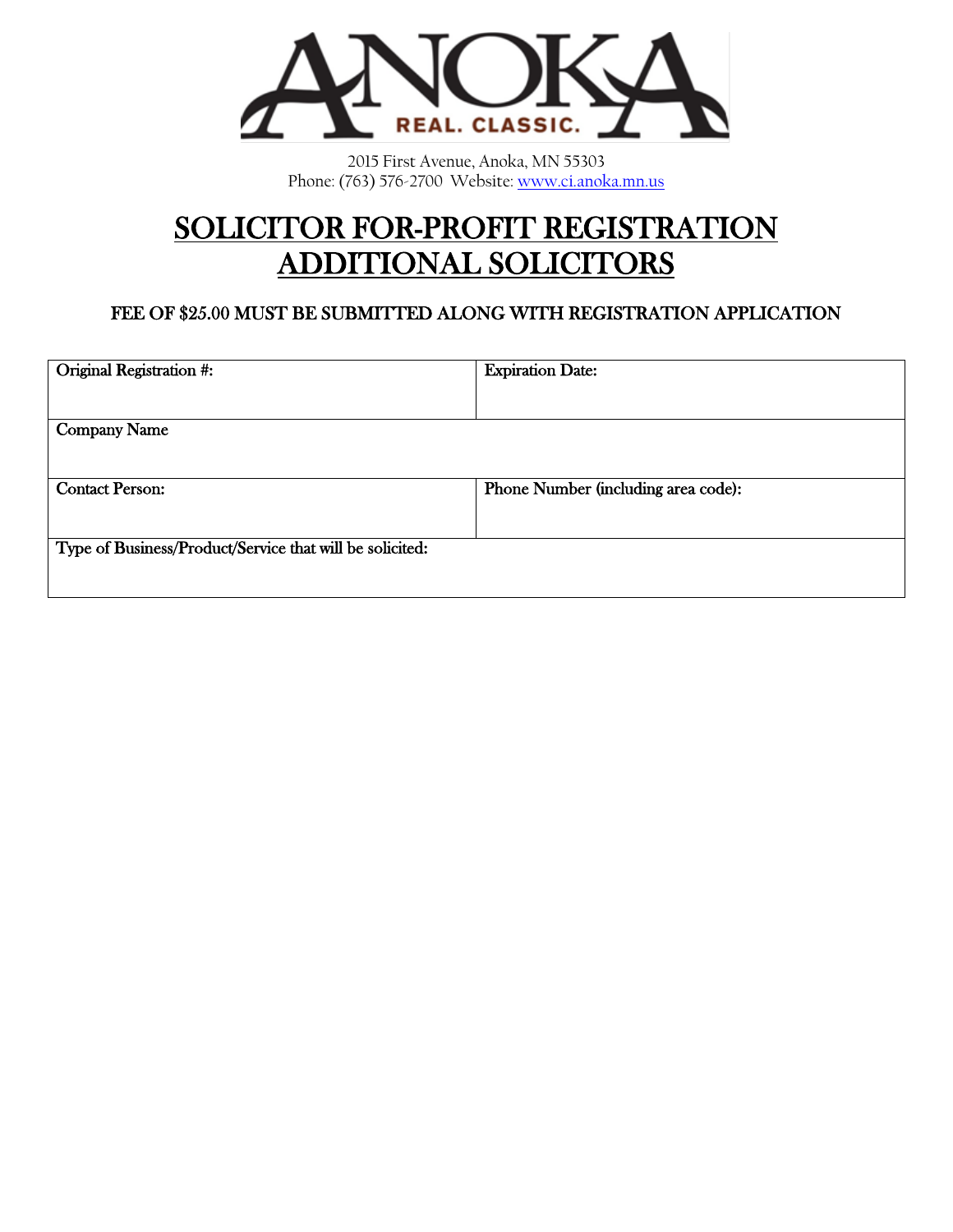

2015 First Avenue, Anoka, MN 55303 Phone: (763) 576-2700 Website[: www.ci.anoka.mn.us](http://www.ci.anoka.mn.us/)

## ADDITIONAL SOLICITOR REGISTRATION FORM (PHOTOCOPY AS NEEDED) MUST BE COMPLETED BY EACH INDIVIDUAL THAT WILL BE SOLICTING

# ATTACH COPY OF CURRENT PHOTO IDENTIFICATION. ADDRESS ON REGISTRATION FORM MUST MATCH ADDRESS ON PHOTO IDENTIFICATION

# SOLICITOR # :

| Full Name (first, middle, last):           | Date of Birth:                                                                                                    |
|--------------------------------------------|-------------------------------------------------------------------------------------------------------------------|
| Home Address (including City, State, Zip): |                                                                                                                   |
| Phone Number (including area code):        | you must attach a copy of a current photo identification<br>(ex. Driver's License, State issued I.D. or Passport) |

# BACKGROUND INFORMATION:

1. Have you ever been convicted of a misdemeanor or felony violation of local ordinances or state laws, with the exception of misdemeanor traffic violations?  $\Box$  No  $\Box$  Yes (provide details, attach additional sheets as necessary)

| Type of conviction:      |  |
|--------------------------|--|
|                          |  |
|                          |  |
| Date of conviction:      |  |
|                          |  |
|                          |  |
| Location (City & State): |  |
|                          |  |
|                          |  |

2. In the past five (5) years, have you applied for or held a registration to conduct a like or similar activity in any other City or State, not including Anoka?  $\Box$  No  $\Box$  Yes (provide details – attach additional sheets as necessary)

| <b>Business Name:</b>    | Date(s) held: |
|--------------------------|---------------|
| Location (City & State): |               |
| <b>Business Name:</b>    | Date(s) held: |
| Location (City & State): |               |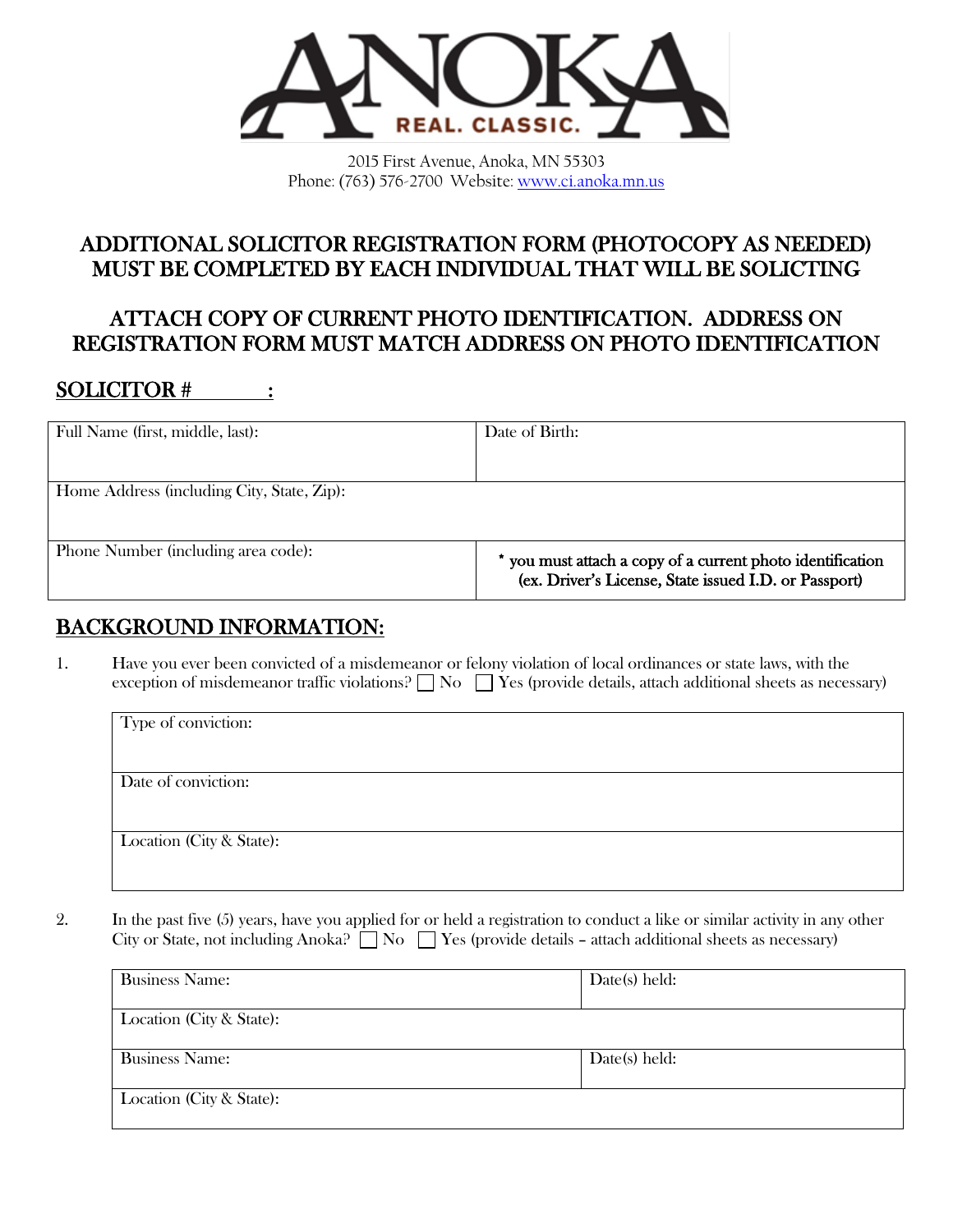3. In the past five (5) years, have you been denied a registration, or had a registration suspended or revoked, to conduct a like or similar activity in any other City or State, not including Anoka?  $\Box$  No  $\Box$  Yes (provide details, attach additional sheets as necessary)

| City & State:                            | Date of denial/suspension/revocation: |
|------------------------------------------|---------------------------------------|
| Reason for denial/suspension/revocation: |                                       |
| City & State:                            | Date of denial/suspension/revocation: |
| Reason for denial/suspension/revocation: |                                       |

4. Have you ever been known by a name other than your true name listed above?  $\Box$  No  $\Box$  Yes (provide details)

| .<br>Miases: |  |  |
|--------------|--|--|
|              |  |  |

5. List two (2) of your previous addresses, immediately prior to your present address:

| Address #1: |  |
|-------------|--|
|             |  |
| Address #2: |  |
|             |  |
|             |  |

#### STATEMENT OF APPLICANT APPLYING FOR REGISTRATION

(I) do hereby swear that the answers in this application are true and correct to the best of my knowledge. I do authorize the City of Anoka, its agents, and employees, to obtain any necessary information and to conduct an investigation, if necessary, into the truth of the statements set forth in this application and the qualifications for said license. I do understand that providing false information shall be grounds for denial of my license. I fully understand that it is my responsibility to be familiar with and abide by the requirements of the City, which is detailed in the pertinent section of the Anoka City Code, which is available on the City website at wwww.ci.anoka.mn.us or upon request from the City Clerk and to be familiar with and abide by the laws of the City of Anoka and the State of Minnesota relating to this activity.

Signature of Applicant: \_\_\_\_\_\_\_\_\_\_\_\_\_\_\_\_\_\_\_\_\_\_\_\_\_\_\_\_\_\_\_\_\_ Date: \_\_\_\_\_\_\_\_\_\_\_\_\_\_\_\_\_\_\_\_\_\_\_\_\_\_\_\_\_\_\_